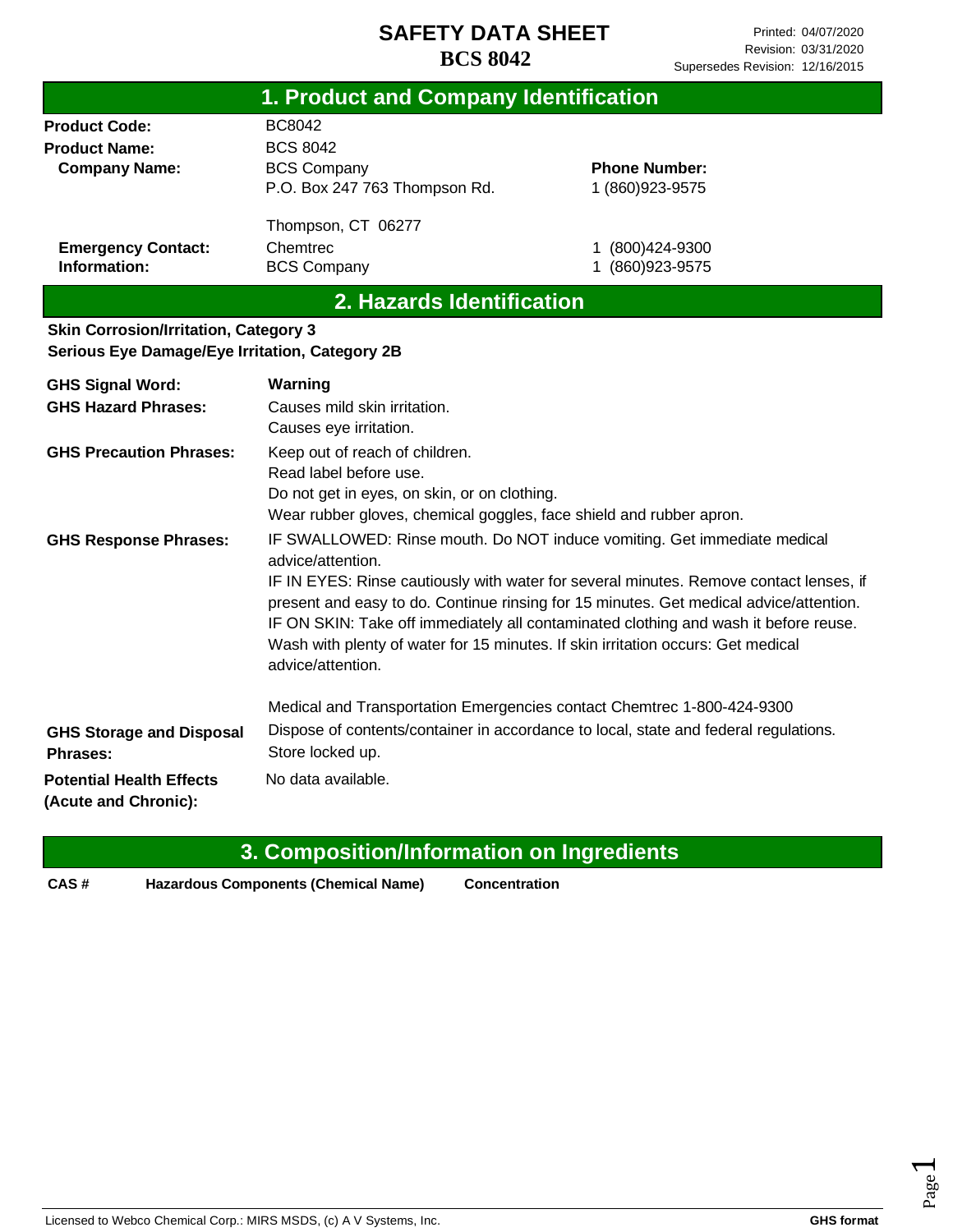# **4. First Aid Measures**

| <b>Emergency and First Aid</b><br>Procedures:                                                     |                                                                                                                                                                                                                                                                                                                                                                                                                                                                                                                                                                     |  |  |  |
|---------------------------------------------------------------------------------------------------|---------------------------------------------------------------------------------------------------------------------------------------------------------------------------------------------------------------------------------------------------------------------------------------------------------------------------------------------------------------------------------------------------------------------------------------------------------------------------------------------------------------------------------------------------------------------|--|--|--|
| In Case of Skin Contact:                                                                          | Wash any sensitive areas. If skin irritation occurs: Get medical advice/attention.                                                                                                                                                                                                                                                                                                                                                                                                                                                                                  |  |  |  |
| In Case of Eye Contact:                                                                           | Immediately flush eyes with large amounts of fresh, tepid water for at least 15 minutes.<br>Hold eyelids open to ensure complete irrigation of eye and lid tissues. Tilt head to the<br>side and irrigate the eye from the bridge of the nose to the outside of the face. Keep<br>run-off from entering the other eye, mouth or ear. Washing eye within the first few<br>seconds is essential to achieve maximum effectiveness. Remove contact lenses, if<br>present and easy to do. Continue rinsing. If eye irritation persists, get medical<br>advice/attention. |  |  |  |
| In Case of Ingestion:                                                                             | Do not induce vomiting. Rinse mouth with fresh, Tepid water, then immediately drink 4-8<br>oz. or milk or water. Never give anything by mouth to an unconscious person. If<br>vomiting occurs, keep airways open. Keep head lower than hips to prevent aspiration<br>into the lungs. Get medical advice/attention.                                                                                                                                                                                                                                                  |  |  |  |
|                                                                                                   | <b>5. Fire Fighting Measures</b>                                                                                                                                                                                                                                                                                                                                                                                                                                                                                                                                    |  |  |  |
| <b>Flash Pt:</b>                                                                                  | No data.                                                                                                                                                                                                                                                                                                                                                                                                                                                                                                                                                            |  |  |  |
| <b>Explosive Limits:</b>                                                                          | LEL: No data.<br>UEL: No data.                                                                                                                                                                                                                                                                                                                                                                                                                                                                                                                                      |  |  |  |
| <b>Autoignition Pt:</b>                                                                           | No data.                                                                                                                                                                                                                                                                                                                                                                                                                                                                                                                                                            |  |  |  |
|                                                                                                   | Suitable Extinguishing Media: Dry chemical, CO2, sand, earth, water spray or regular foam.                                                                                                                                                                                                                                                                                                                                                                                                                                                                          |  |  |  |
| <b>Fire Fighting Instructions:</b>                                                                | As in any fire, wear a self-contained breathing apparatus in pressure-demand,<br>MSHA/NIOSH (approved or equivalent), and full protective gear.                                                                                                                                                                                                                                                                                                                                                                                                                     |  |  |  |
| <b>Flammable Properties and</b><br>Hazards:                                                       | No data available.                                                                                                                                                                                                                                                                                                                                                                                                                                                                                                                                                  |  |  |  |
|                                                                                                   | No data available.                                                                                                                                                                                                                                                                                                                                                                                                                                                                                                                                                  |  |  |  |
|                                                                                                   | <b>6. Accidental Release Measures</b>                                                                                                                                                                                                                                                                                                                                                                                                                                                                                                                               |  |  |  |
| <b>Protective Precautions,</b><br><b>Protective Equipment and</b><br><b>Emergency Procedures:</b> | Rubber or neoprene gloves, Safety glasses, Wear chemical protective clothing.                                                                                                                                                                                                                                                                                                                                                                                                                                                                                       |  |  |  |
| <b>Steps To Be Taken In Case</b><br><b>Material Is Released Or</b><br>Spilled:                    | Absorb spill with inert material (e.g. dry sand or earth), and dispose of in accordance with<br>applicable regulations.                                                                                                                                                                                                                                                                                                                                                                                                                                             |  |  |  |
|                                                                                                   | <b>7. Handling and Storage</b>                                                                                                                                                                                                                                                                                                                                                                                                                                                                                                                                      |  |  |  |
| <b>Precautions To Be Taken in</b><br>Handling:                                                    | For industrial or institutional use only.                                                                                                                                                                                                                                                                                                                                                                                                                                                                                                                           |  |  |  |

**Precautions To Be Taken in**  Keep from freezing. **Storing:**

| 8. Exposure Controls/Personal Protection \ |                              |                 |                  |                     |  |
|--------------------------------------------|------------------------------|-----------------|------------------|---------------------|--|
| CAS#                                       | <b>Partial Chemical Name</b> | <b>OSHA TWA</b> | <b>ACGIH TWA</b> | <b>Other Limits</b> |  |

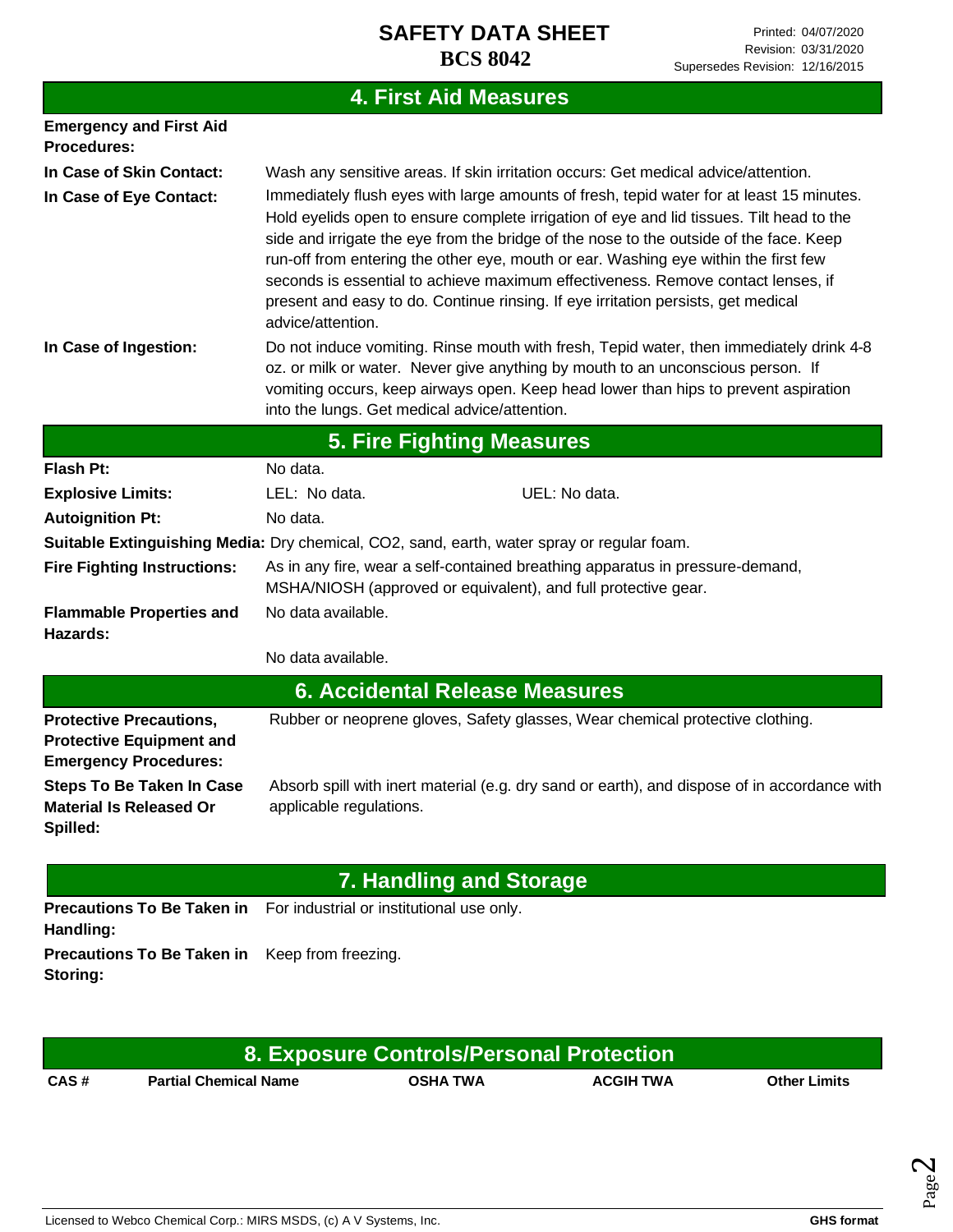| <b>Respiratory Equipment</b><br>(Specify Type): | A respirator is not needed under normal and intended conditions of product use.<br>Safety glasses |
|-------------------------------------------------|---------------------------------------------------------------------------------------------------|
| <b>Eye Protection:</b>                          | Rubber or neoprene gloves                                                                         |
| <b>Protective Gloves:</b>                       | Wear chemical protective clothing.                                                                |
| <b>Other Protective Clothing:</b>               | No data available.                                                                                |
| <b>Engineering Controls</b>                     |                                                                                                   |
| (Ventilation etc.):                             |                                                                                                   |

# **9. Physical and Chemical Properties**

| <b>Physical States:</b>                 | 「 ]Gas             | [X] Liquid                                             | [ ] Solid |                                                         |
|-----------------------------------------|--------------------|--------------------------------------------------------|-----------|---------------------------------------------------------|
| <b>Appearance and Odor:</b>             |                    | Appearance: Clear Liquid<br>Odor: Characteristic odor. |           |                                                         |
| <b>Melting Point:</b>                   | No data.           |                                                        |           |                                                         |
| <b>Boiling Point:</b>                   | No data.           |                                                        |           |                                                         |
| Flash Pt:                               | No data.           |                                                        |           |                                                         |
| <b>Evaporation Rate:</b>                | No data.           |                                                        |           |                                                         |
| Flammability (solid, gas):              | No data available. |                                                        |           |                                                         |
| <b>Explosive Limits:</b>                | LEL: No data.      |                                                        |           | UEL: No data.                                           |
| Vapor Pressure (vs. Air or<br>$mm Hg$ : | No data.           |                                                        |           |                                                         |
| Vapor Density (vs. Air = 1): No data.   |                    |                                                        |           |                                                         |
| Specific Gravity (Water = 1): No data.  |                    |                                                        |           |                                                         |
| <b>Solubility in Water:</b>             | 100                |                                                        |           |                                                         |
| <b>Percent Volatile:</b>                | No data.           |                                                        |           |                                                         |
| <b>Autoignition Pt:</b>                 | No data.           |                                                        |           |                                                         |
|                                         |                    | <b>10. Stability and Reactivity</b>                    |           |                                                         |
| <b>Stability:</b>                       | Unstable [ ]       | Stable $[X]$                                           |           |                                                         |
| Canditions To Avoid                     |                    |                                                        |           | Avoid bandling conditions which may allow for looks and |

| """                          | $\frac{1}{2}$                                                                    |
|------------------------------|----------------------------------------------------------------------------------|
| <b>Conditions To Avoid -</b> | Avoid handling conditions which may allow for leaks and spills of this material. |
| Instability:                 |                                                                                  |
|                              |                                                                                  |

| Incompatibility - Materials To No data available.<br>Avoid:         |                    |                                                                                                    |
|---------------------------------------------------------------------|--------------------|----------------------------------------------------------------------------------------------------|
| Hazardous Decomposition or No data available.<br><b>Byproducts:</b> |                    |                                                                                                    |
| <b>Possibility of Hazardous</b><br><b>Reactions:</b>                |                    | Will occur $\begin{bmatrix} 1 \\ 1 \end{bmatrix}$ Will not occur $\begin{bmatrix} X \end{bmatrix}$ |
| <b>Conditions To Avoid -</b><br><b>Hazardous Reactions:</b>         | No data available. |                                                                                                    |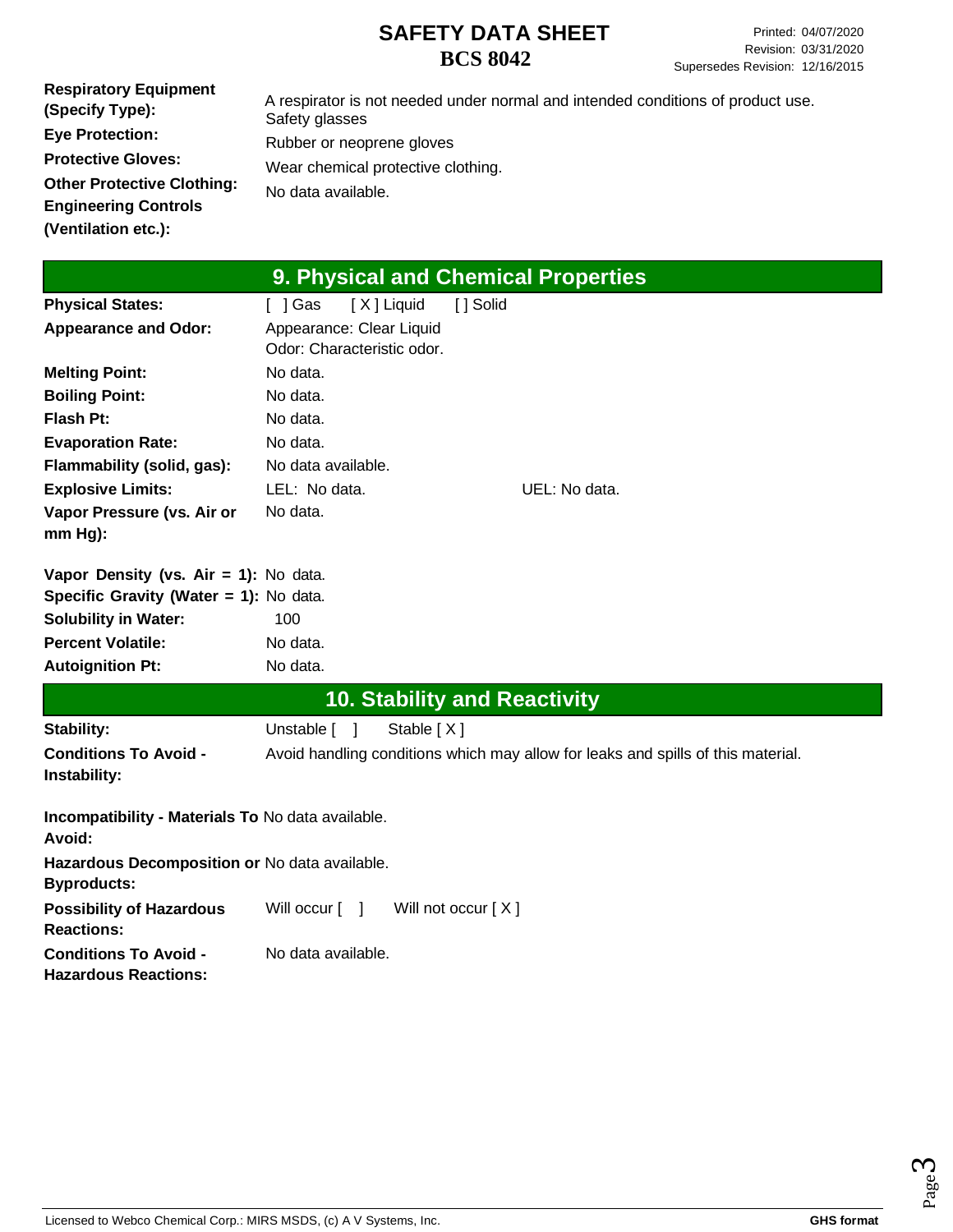|                                                                                     | <b>11. Toxicological Information</b>                                                                                                                                                                               |  |  |  |
|-------------------------------------------------------------------------------------|--------------------------------------------------------------------------------------------------------------------------------------------------------------------------------------------------------------------|--|--|--|
| <b>Toxicological Information:</b>                                                   | Inhalation, Eye contact, Skin contact                                                                                                                                                                              |  |  |  |
| <b>Irritation or Corrosion:</b>                                                     | Causes serious eye irritation.<br>Eyes:                                                                                                                                                                            |  |  |  |
|                                                                                     | Skin:<br>May cause skin irritation.                                                                                                                                                                                |  |  |  |
|                                                                                     | Ingestion:<br>No known effects.                                                                                                                                                                                    |  |  |  |
|                                                                                     | Inhalation:<br>No known effects.                                                                                                                                                                                   |  |  |  |
| <b>Symptoms related to</b>                                                          | Redness, pain, irritation.<br>Eyes:                                                                                                                                                                                |  |  |  |
| <b>Toxicological</b>                                                                | Skin:<br>Redness, pain, irritation.                                                                                                                                                                                |  |  |  |
| <b>Characteristics:</b>                                                             | Ingestion: No symptoms known or expected.                                                                                                                                                                          |  |  |  |
|                                                                                     | Inhalation: No symptoms known or expected.                                                                                                                                                                         |  |  |  |
| Carcinogenicity:                                                                    | NTP? No<br>IARC Monographs? No<br><b>OSHA Regulated? No</b>                                                                                                                                                        |  |  |  |
|                                                                                     | <b>12. Ecological Information</b>                                                                                                                                                                                  |  |  |  |
|                                                                                     |                                                                                                                                                                                                                    |  |  |  |
| <b>General Ecological</b><br>Information:                                           | This product has no known ecotoxicological effects.                                                                                                                                                                |  |  |  |
|                                                                                     | <b>13. Disposal Considerations</b>                                                                                                                                                                                 |  |  |  |
| <b>Waste Disposal Method:</b>                                                       | Dispose of contents/container in accordance to local, state and federal regulations.                                                                                                                               |  |  |  |
|                                                                                     | <b>14. Transport Information</b>                                                                                                                                                                                   |  |  |  |
| <b>LAND TRANSPORT (US DOT):</b>                                                     |                                                                                                                                                                                                                    |  |  |  |
| <b>DOT Hazard Class:</b><br><b>UN/NA Number:</b>                                    | DOT Proper Shipping Name: Compound Cleaner, Not Regulated.                                                                                                                                                         |  |  |  |
| AIR TRANSPORT (ICAO/IATA):                                                          |                                                                                                                                                                                                                    |  |  |  |
| <b>ICAO/IATA Shipping Name:</b>                                                     | Not Regulated                                                                                                                                                                                                      |  |  |  |
|                                                                                     | <b>15. Regulatory Information</b>                                                                                                                                                                                  |  |  |  |
|                                                                                     | EPA SARA (Superfund Amendments and Reauthorization Act of 1986) Lists                                                                                                                                              |  |  |  |
| CAS#                                                                                | <b>Hazardous Components (Chemical Name)</b><br>S. 302 (EHS)<br>S. 304 RQ<br>S. 313 (TRI)                                                                                                                           |  |  |  |
| 'Hazard Categories' defined<br>for SARA Title III Sections<br>311/312 as indicated: | <b>This material meets the EPA</b> [X] Yes [] No Acute (immediate) Health Hazard<br>[] Yes [X] No Chronic (delayed) Health Hazard<br>[ ]Yes [X] No Fire Hazard<br>[ ] Yes [X] No Sudden Release of Pressure Hazard |  |  |  |
|                                                                                     | [] Yes [X] No Reactive Hazard                                                                                                                                                                                      |  |  |  |

Page 4